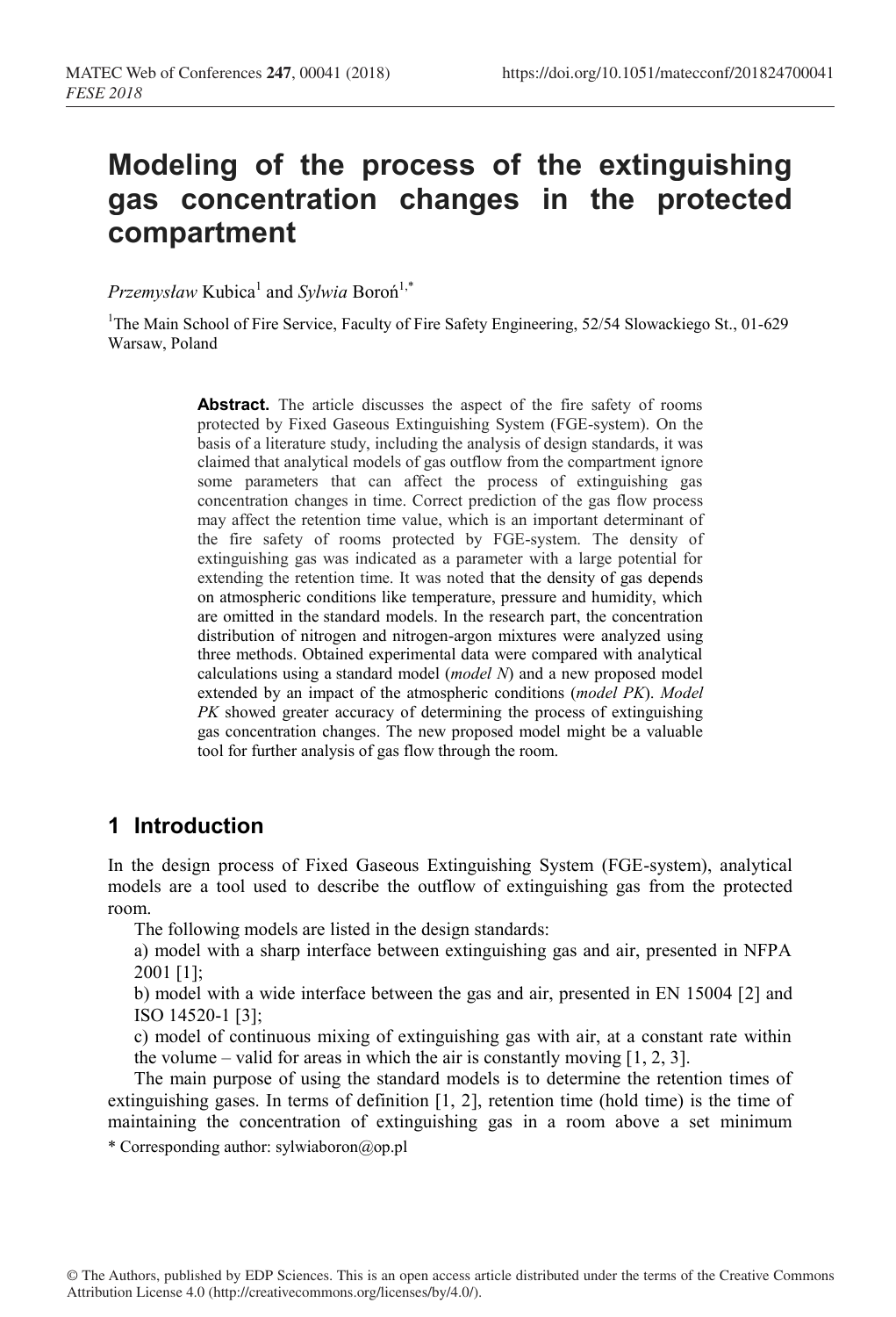concentration  $c_{\min}$  at set heights. The value of  $c_{\min}$  and the heights at which it should be maintained depend on the standard adopted for design. According to the standard used in Europe [2], the retention time is measured from the moment when the extinguishing gas design concentration is reached in the room, until the extinguishing gas concentration exceeds 85% of the design concentration at 10% and 50% and 90% of the room height. It has been noticed that the model with sharp interface understate the values of the retention time while the model with a wide interface gives the underestimated values [4].

The standard models have a character of approximate analyzes with different level of simplification of the description of extinguishing gas concentration distributions in space and time. The outflow of extinguishing gas from the room results from the difference between hydrostatic pressures inside and outside the protected space. This process is caused by the difference in density between extinguishing gas and ambient air. According to the methodology described in standards [1, 2, 3], a constant air density inside and outside the protected space is assumed, amounting  $1.202 \text{ kg/m}^3$  [1] or  $1.205 \text{ kg/m}^3$  [2, 3]. The influence of atmospheric conditions on both air density and extinguishing gas density is omitted. While in the case of gases with densities significantly different from air density, when the protected room is located inside the building, it does not cause a significant error (error of 1-3%), in the case of gases with densities close to air density the error may exceed 45% [5]. The extinguishing gas flow causes changes in the distribution of extinguishing gas concentrations in the room.

It should be noted that on the basis of a single parameter - the retention time, it is extremely difficult to obtain information about the gas flow process and predict changes in gas concentrations occurring inside the protected room. Therefore, it is necessary to develop the standard models and use them for research for wider time and spatial scales.

## **2 Model of retention time determination extended by the influence of atmospheric conditions**

One of the recent achievements in the field of FGE-system design was the extension of the existing analytical model of determining the retention time, by taking into account the influence of atmospheric conditions on the density of extinguishing gases [6]. The model with a wide interface used in European standard [2] has been chosen for the tests, because the results obtained with this model provide safer conditions in comparison to the model with sharp interface [4, 6]. Taking into account the influence of atmospheric conditions including the variability of temperature, pressure and humidity, it is assumed that the resulting change in gas density will be in the range corresponding to the conditions that may occur inside the building.

Because the density of the extinguishing mixture and ambient air density depend of the atmospheric conditions, the model can be extended to include their impact. In the model with a wide interface, the density of gas occurs in the equations  $(5, 7, 8, 9)$  and in the auxiliary variables  $k_2$ ,  $k_3$ ,  $k_4$  (correspondingly in the variable  $k_2$  as the ambient air density  $d_0$ , in the variables  $k_3$  and  $k_4$ , as the air density  $d_0$  and the density of the mixture of extinguishing gas-air *dm*)*.*

The density of the extinguishing gas-air mixture  $d_m$ , according to the equation (5), depends of the  $d_{ge}$  extinguishing gas density, indoor air density  $d_{0w}$  and the initial gas concentration  $c_p$ . The density of extinguishing gas and air presented in equation (5) can be determined by equations (3, 4). Thus, the density of the extinguishing mixture and air will depend of the atmospheric conditions.

A set of equations describing the developed model with the influence of atmospheric conditions is presented below:

1. Density of extinguishing gas components equation (1, 2):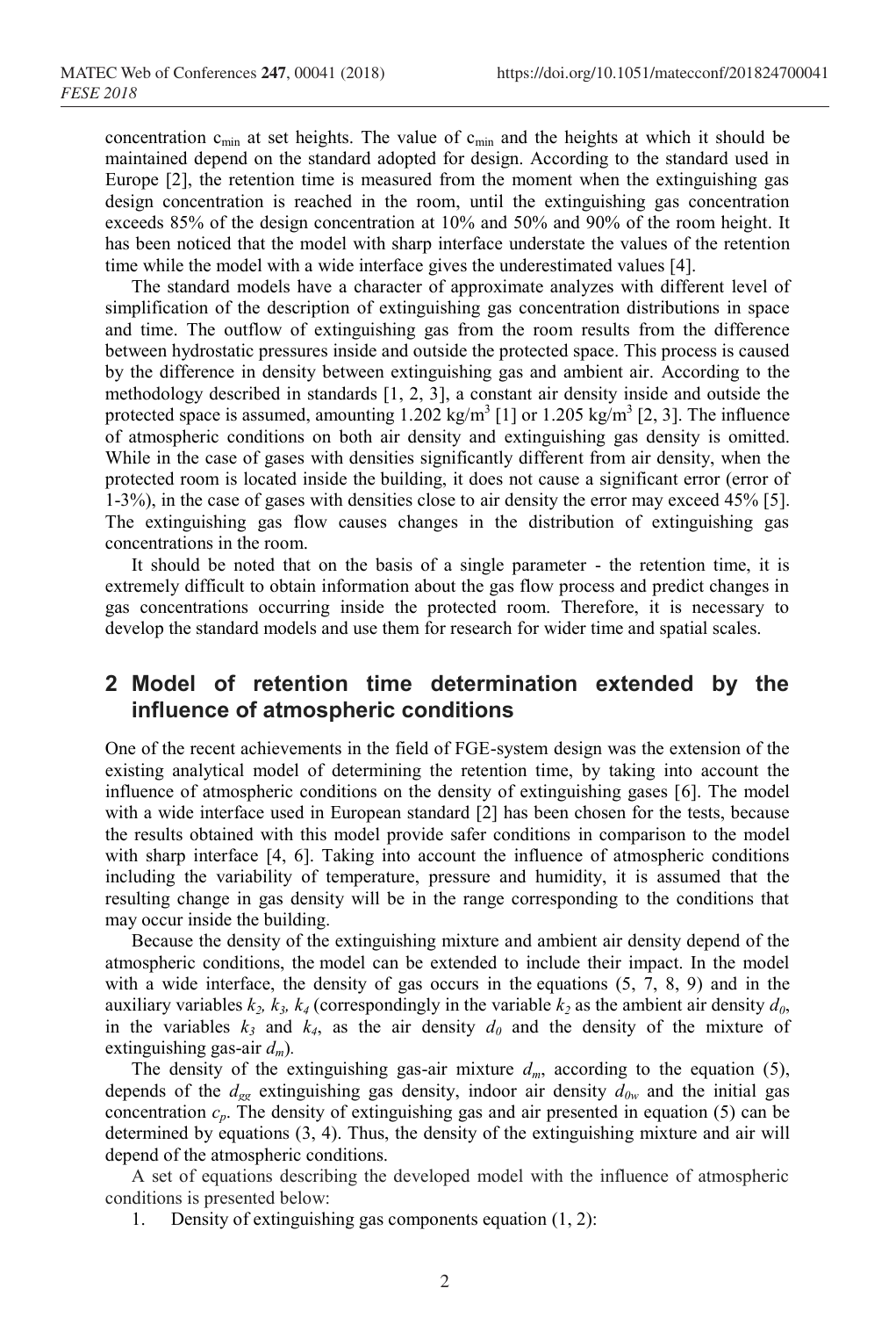$$
d_{Ar}(T_w, p_{rz}) = 1.719 \cdot \frac{283.15}{1013.25} \cdot \frac{p_{rz}}{T_w} \tag{1}
$$

(1) 
$$
d_{N_2}(T_w, p_{rz}) = 1.206 \cdot \frac{283.15}{1013.25} \cdot \frac{p_{rz}}{T_w}
$$
 (2)

where:

 $d_{Ar}$  - density of argon at  $T_w$  and  $p_{rz}$  [kg/m<sup>3</sup>];  $d_{N2}$  – density of nitrogen at  $T_w$  and  $p_{rz}$  [kg/m<sup>3</sup>];

 $p_{rz}$  - real pressure (atmospheric pressure considering height above a sea level) [hPa];

 $T_w$ - temperature inside the protected space [K];

1.719 - density of argon  $[\text{kg/m}^3]$  at T = 283.15 K and p = 1013.25 hPa [2];

1.206 - density of nitrogen  $[\text{kg/m}^3]$  at T = 283.15 K and p = 1013.25 hPa [2].

2. Density of extinguishing gas equation (3):

$$
d_{gg}(T_w, p_{rz}) = d_{N_2}(T_w, p_{rz}) \cdot \frac{c_{N_2}}{100} + d_{Ar}(T_w, p_{rz}) \cdot \frac{100 - c_{N_2}}{100}
$$
 (3)

where:

 $d_{gg}$  - density of the extinguishing gas at  $T_w$  and  $p_{rz}$  [kg/m<sup>3</sup>];  $c_{N2}$  - volume concentration of nitrogen in extinguishing gas  $[\% \text{ v/v}]$ .

3. Density of air inside protected room equation (4)

$$
d_{0w}(T_w, p_{rz}, \varphi_w) = \frac{p_{rz}}{T \cdot R_{ps}} + (1 - \frac{R_{H_2O}}{R_{ps}}) \cdot \varphi \cdot E_1 / 100
$$
 (4)

where:

 $d_{\theta}$  - wet air density [kg/m<sup>3</sup>]; *prz* - pressure [Pa]; *T* - temperature [K]; *φ* - relative humidity [%], φ=e/E<sub>2</sub>⋅100 [%]; *e* - current vapor pressure [Pa], e=E<sub>2</sub>⋅ $\varphi$ /100;  $E_I$  - maximum vapor pressure [kg/m<sup>3</sup>]; *E2* - maximum vapor pressure [Pa];  $R_{ps}$  - individual gas constant of dry air [J/kg ⋅ K];  $R_{H2O}$  - individual gas constant of water vapor [J/kg ⋅ K].

4. Density of extinguishing mixture equation (5):

$$
d_m = d_{gg} \frac{c_p}{100} + d_{0w} \frac{100 - c_p}{100}
$$
 (5)

where:

 $d_m$  - density of extinguishing mixture (extinguishing gas-air) [kg/m<sup>3</sup>];  $d_{gg}$  - density of extinguishing gas [kg/m<sup>3</sup>];  $d_0$  - air density [kg/m<sup>3</sup>];

 $c_p$  - design concentration of extinguishing gas  $[\% \text{ v/v}]$ .

5. Density of air outside the protected room equation (6):

$$
d_0(T_z, p_{rz}, \varphi_z) = \frac{p_{rz}}{T \cdot R_{ps}} + (1 - \frac{R_{H_2O}}{R_{ps}}) \cdot \varphi \cdot E_1 / 100
$$
 (6)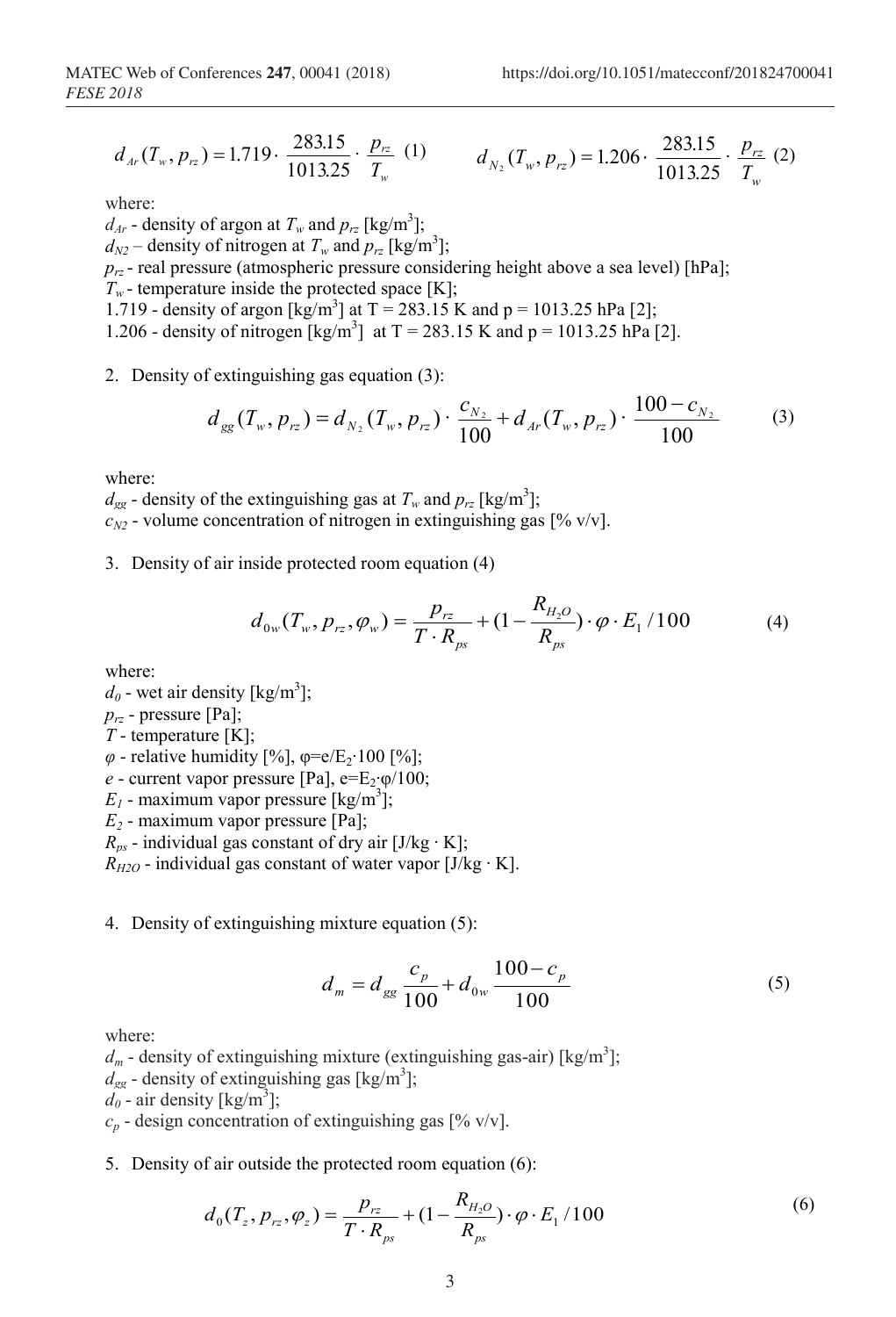6. Auxiliary variables  $k_2$ ,  $k_3$ ,  $k_4$  equation (7, 8, 9):

$$
k_2 = k_1 \left(\frac{d_0}{2}\right)^n \quad (7) \qquad k_3 = \frac{2g|d_m - d_0|}{d_m + d_0 \left(\frac{F}{1 - F}\right)^{1/n}} \quad (8) \qquad k_4 = \frac{2|P_p|}{d_m + d_0 \left(\frac{F}{1 - F}\right)^{1/n}} \quad (9)
$$

where:

 $k<sub>1</sub>$ , *n* - factors characterizing the leakage in the room, determined on basis of the door fan test;

*F* - dimensionless ratio of the leakage in the lower part of the room to the total leakage area;  $P_p$  - initial pressure difference between the protected room and the surroundings.

7. Retention time equation (10):

$$
t = \frac{V}{H_0} \frac{\left(k_3 H_0 + k_4\right)^{1-n} - \left(k_3 H_{gr} + k_4\right)^{1-n}}{(1-n)k_2 F k_3}
$$
(10)

where:

 $t$  – retention time [s];  $H_{gr}$  - the height at which interface will appear after time t [m];  $V$  - room volume  $[m^3]$ ;  $H_0$  - room height [m];

*F* - dimensionless ratio of the leakage in the lower part of the room to the total leakage area;  $k_2$ ,  $k_3$ ,  $k_4$  – auxiliary variables.

#### **3 Investigation of extinguishing gases concentration changes**

The aim of the study was to analyze the correctness of projection of the extinguishing gas concentration changes in a model test chamber using available analytical models.

The basis of the research part were experiments conducted by PhD P. Kubica as a part of his dissertation, due to the relationship of research topics [5]. Experimental data were used for validation of analytical models.

The experimental tests were carried out in a test chamber with dimensions 0.6 m x 0.6 m and 2.0 m high (Fig. 1). The chamber was equipped with a fixed gaseous extinguishing system for inert gases, a multi-point gas concentration measuring device and a thermocouple grid enabling a multi-point temperature register.

Tests were conducted for two extinguishing gases indicated in standards [1, 2 ,3] and for two new proposed mixtures of argon and nitrogen with densities close to air density (Tab. 1). The standard gases were  $N_2$  100% v/v and mixture with composition Ar = 50%  $v/v - N_2 = 50\%$  v/v (designated according to the standard [2] relevant IG-100 and IG-55).

| No. | Ar $[% v/v]$ | $N_2$ [% v/v] | $\Delta d^{1)} =  d_m - d_0  \left[\frac{kg}{m^3}\right]$<br>$(t=20^{\circ}C, p=1013 hPa, \phi = 0\%)$ |  |
|-----|--------------|---------------|--------------------------------------------------------------------------------------------------------|--|
|     |              | 50            | 0.094                                                                                                  |  |
|     |              | 100           | 0.018                                                                                                  |  |
|     |              | 92.5          | 0.001                                                                                                  |  |
|     | 5.9          | 93.1          | 0.002                                                                                                  |  |

**Table 1.** List of extinguishing gases used in tests [own work].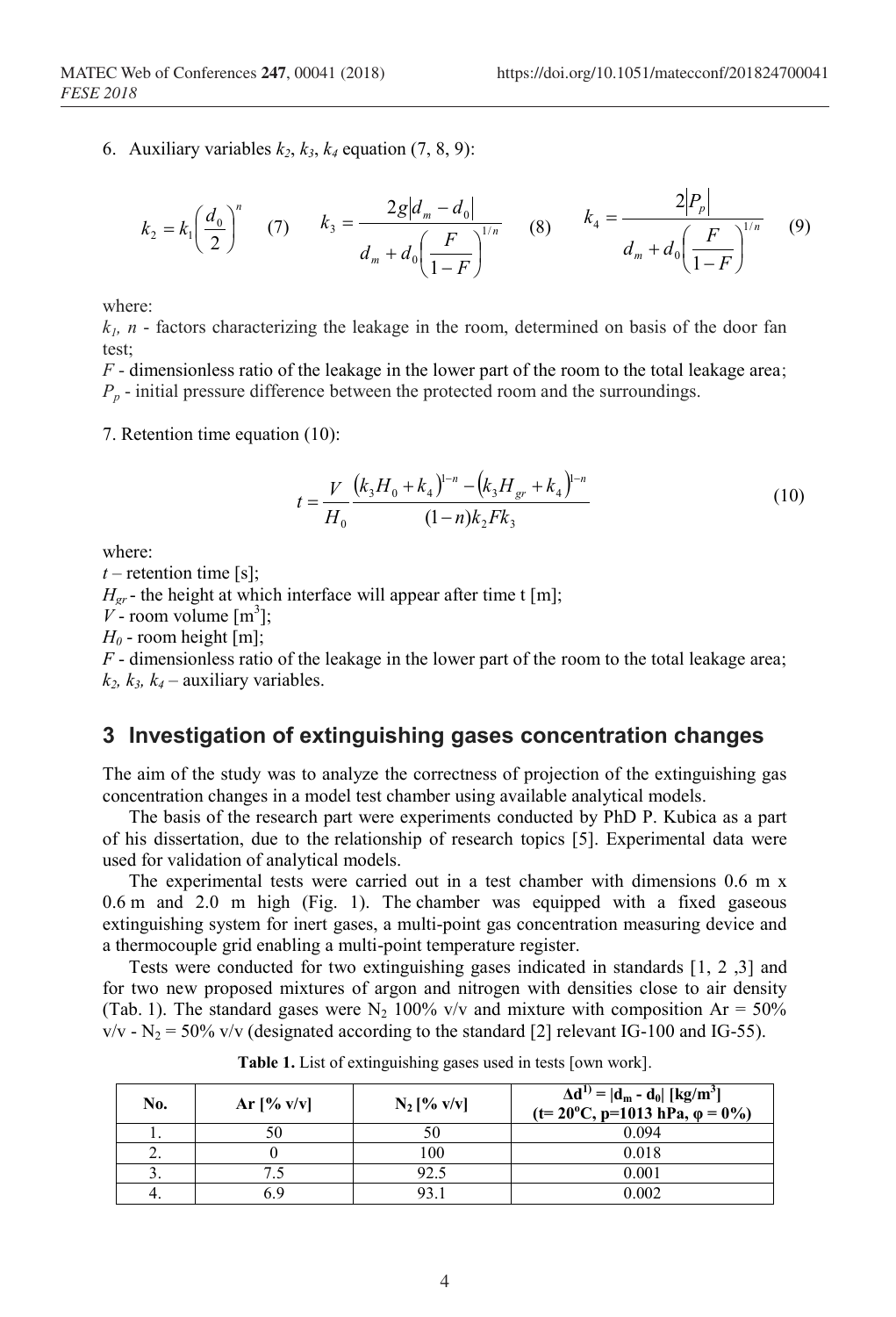$\Delta d^{1}$  – difference between the density of the extinguishing mixture and the air density, under standard conditions [2] [kg/m<sup>3</sup>];

 $d_m$  – density of the extinguishing mixture (extinguishing gas in the design concentration and air inside the protected space) [ $\text{kg/m}^3$ ];

 $d_0$  – density of air [kg/m<sup>3</sup>].





The extinguishing gases were released to the test chamber. On the basis of the values read from the measuring devices, changes in the extinguishing gas concentration in time were determined.

The standard *model N* and extended *model PK* were loaded into the "R" computer software in the form of appropriate scripts.

## **4 Results and discussion**

In the comparative analysis of the results, data obtained using three research methods were used:

• experimental research carried out in the test chamber;

• calculations carried out using standard model with wide interface between extinguishing mixture and air [2] – *model N*;

• calculations carried out using the new model extended by the impact of the atmospheric conditions - (*model PK*).

The charts presented below are based on the values of concentrations read from the probe which presented the fastest gas concentration drop. Because *model N* and *model PK* do not take into account the phase of extinguishing gas discharge, abscissa begins from 60. s what corresponds to the moment after the end of the extinguishing gas release.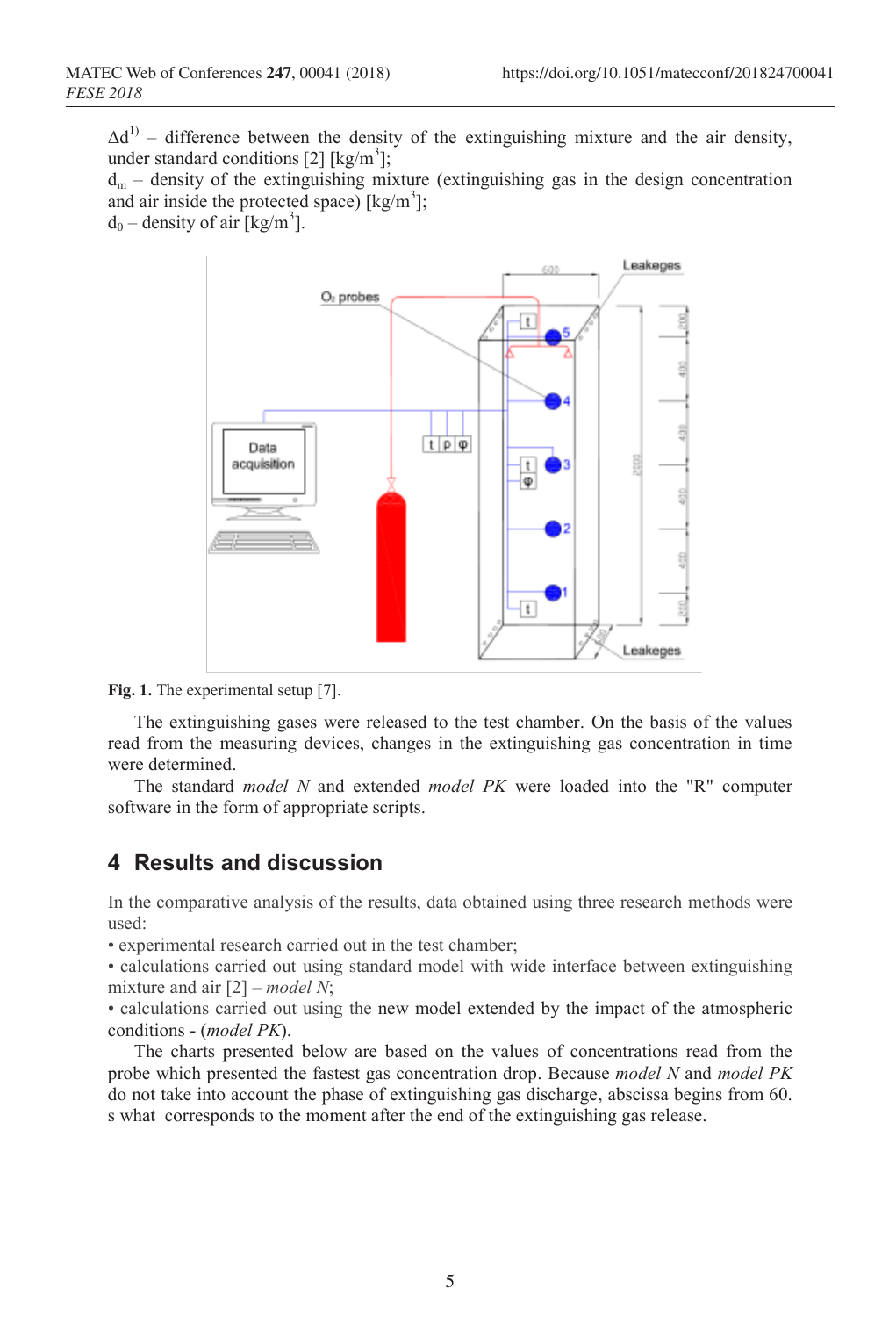

**Fig. 2.**Distribution of extinguishing gas concentrations obtained by experimental method, model N and model PK [own work].

Analyzing the graphs it can be stated, that definitely better results of using models were obtained during projection of the flow of gases heavier or lighter than air (IG-100, IG-55). *Model N* and *model PK* predicted gas flow with good accuracy. The obtained graphs courses of both models were similar.

In case of extinguishing mixtures with a density close to air (Ar  $6.9\%$  v/v – N<sub>2</sub> 93.1%)  $v/v$ ; Ar 7.5%  $v/v - N_2$  92.5%  $v/v$ ), worse convergence of results was obtained. Moreover, larger discrepancies between *model N* and *model PK* were observed. *Model PK* predicted the distribution of gas concentration better than *model N.* In addition it was noticed, that in initial phase of gas flow better convergence of results was obtained. In later phase, the error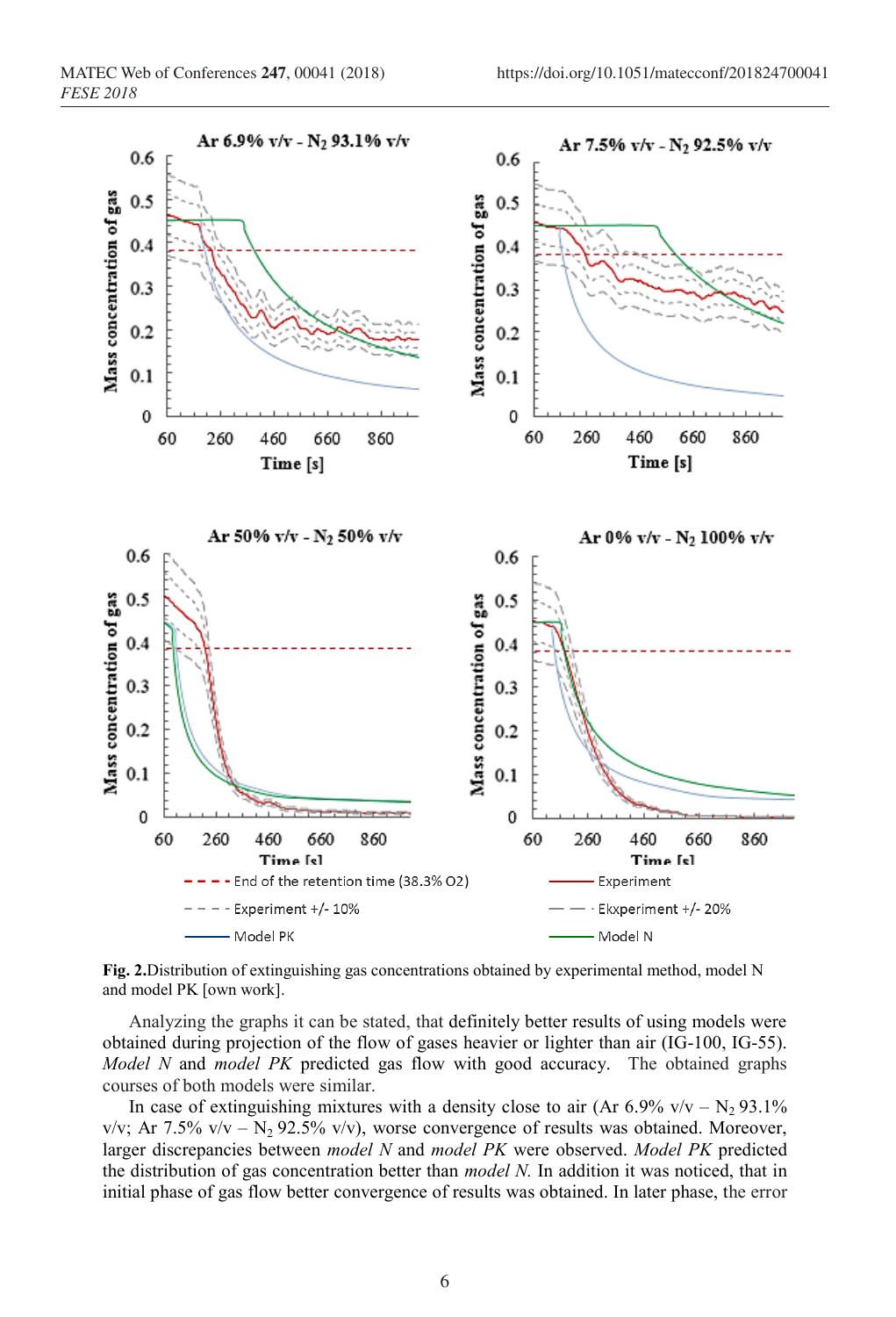of analytical models increased significantly with the drop of extinguishing gas concentration.

The analysis shows that the extinguishing gas concentration distributions obtained using *model PK* satisfactorily correspond to the location of gas concentrations in experimental study. Modeled changes in gas concentration do not deviate from real values by more than 20% (and in most cases no more than 10%), which can be considered as a good result. In some cases it was noticed that using *model N*, the drop of gas concentration started later in relation to the real values. *Model PK* predicted start of gas concentration drop earlier than in reality. This approach ensures inference on the safe side.

As the second comparative parameter, the values of retention times of extinguishing gases determined using three test methods were used (Table 2). In most cases, *model PK*  allowed to obtain results closer to the real values of retention times in relation to the values determined by standard *model N*.

| No. | <b>Gas concentration</b>                    | <b>Retention time</b><br>experiment $t_R$<br>[s] | <b>Retention time</b><br>model N t <sub>RN</sub><br>[s] | <b>Retention time</b><br>model $PK$ t <sub>RPK</sub><br>[s] |
|-----|---------------------------------------------|--------------------------------------------------|---------------------------------------------------------|-------------------------------------------------------------|
| 1.  | $IG-55$<br>$Ar 50\%$ v/v -<br>$N_2$ 50% v/v | 66                                               | 93.7                                                    | 105.1                                                       |
| 2.  | $IG-100$<br>$N_2 100\%$ v/v                 | 121                                              | 173.9                                                   | 138.8                                                       |
| 3.  | Ar $7,5\%$ v/v -<br>$N_2$ 92,5% v/v         | 159                                              | 593.8                                                   | 166.8                                                       |
| 4.  | Ar $6.9\%$ v/v -<br>$N_2$ 93,1% v/v         | 116                                              | 385.1                                                   | 200.8                                                       |

**Table 2.** Determined values of retention times of extinguishing gases [own work].

#### **5 Conclusions**

The paper presented the essence of a new approach to the design process of fixed gaseous extinguishing system and the effect of taking into account atmospheric conditions using *model PK*.

On the basis of the results it was found, that the retention time is not an excellent measure of the actual efficiency of gas mixtures, in particular for gases with densities close to air. Apart from the determined retention time value, the correct prediction of the moment at which the gas concentration changes starts is very important. Proper modelling of changes of gas concentration distributions is a wider source of information regarding the actual level of safety in a room protected by extinguishing gases.

For gasses with density close to air, analytical models are inaccurate. The obtained gas profile does not follow the model assumption. The stratification or gas self-mixing is not observed within the protected compartment [8].

Comparison of the results indicates *model PK*, as the one which gives more accurate description of the extinguishing mixture flow process. Especially, in case of gasses with a large difference in density relative to air, both the retention time and concentration distribution were predicted with better accuracy.